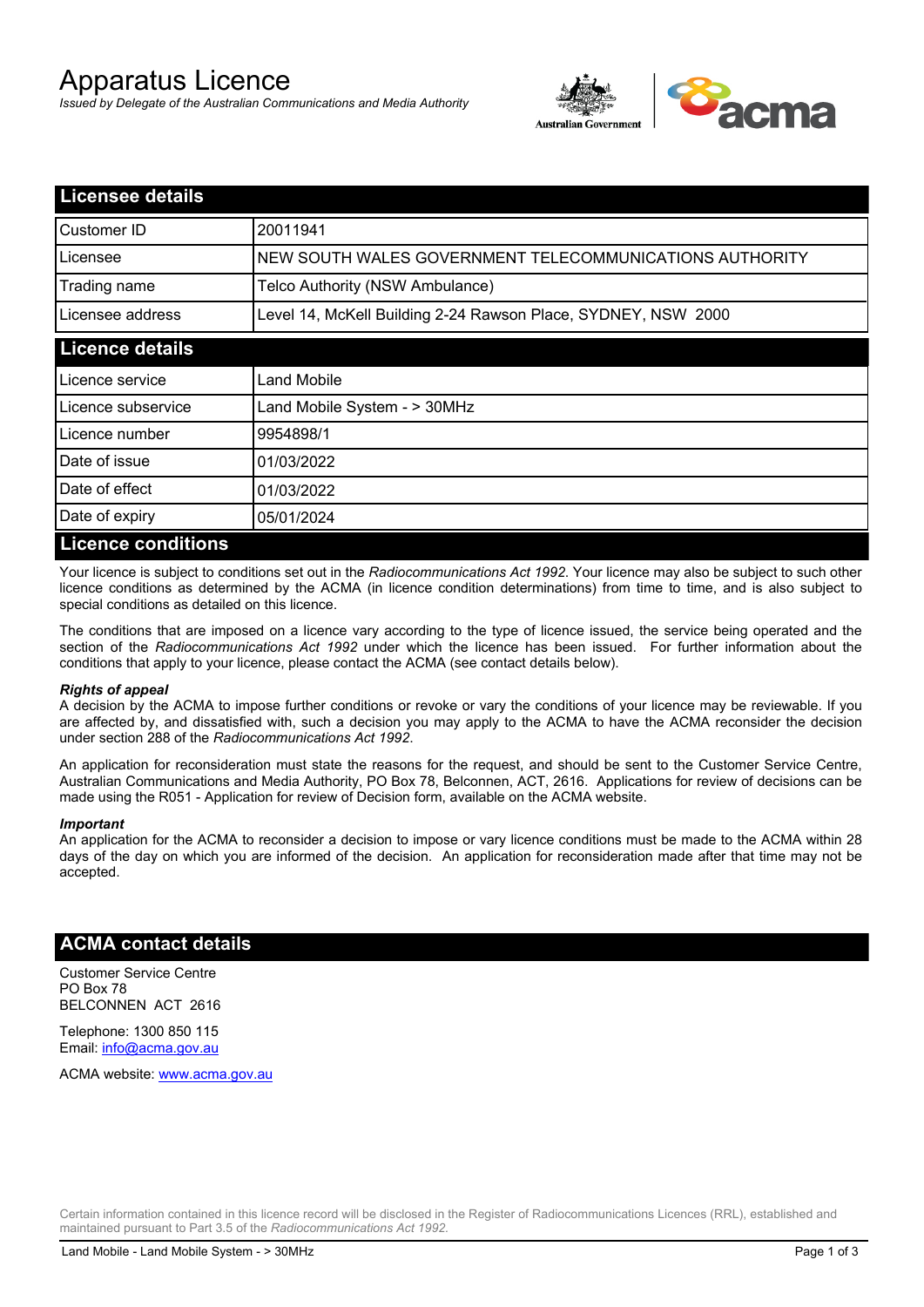# **Advisory Notes applying to licence no.: 9954898/1**

Conditions applicable to the operation of Land Mobile System station(s) authorised under this licence can be found in the Radiocommunications Licence Conditions (Apparatus Licence) Determination and the Radiocommunications Licence Conditions (Land Mobile Licence) Determination. Copies of these determinations are available from the ACMA and from the ACMA home page (www.acma.gov.au).